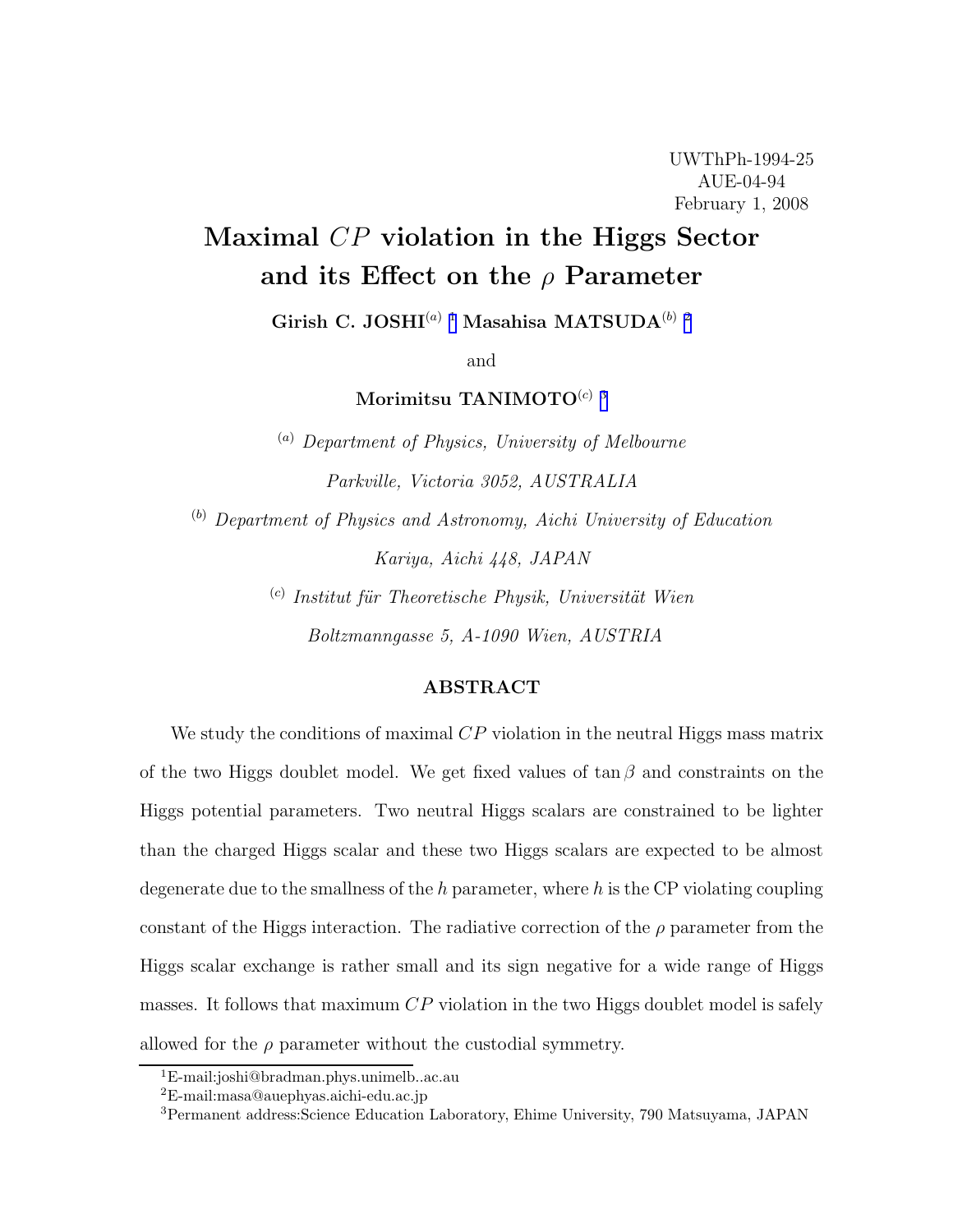The physics of CP violation has attracted much recent attention in the light that the B-factory will go on line in the near future. In the standard model( $SM$ ), the origin of such  $\overline{CP}$  violation is reduced to the phase in the Kobayashi-Maskawa matrix[1]. However, there has been a general interest in considering other approaches to CP violation since many alternate sources exist.

In this paper, we consider the simplest and most attractive extension of the standard Higgs sector, namely the type II two Higgs doublet model(THDM)[2], yielding both charged and neutral Higgs bosons as physical states. The THDM with the soft breaking term of the discrete symmetry demonstrates explicit or spontaneous CP violation  $[3]$ . Some authors have proposed to search for the CP-violating observables in the Higgs sectors, where physical effects occur in the electric dipole moment of the neutron[4] and electron[5], or as asymmetries in the top quark production or decay[6]. Such loop contributions are generally small and decrease with increasing Higgs masses. Direct CP-violating Higgs productions were also predicted in  $e^+e^-$  colliders[7,8]. On the other hand, the radiative corrections arising from the Higgs scalar contribution to the vector-boson self-enegyies have been studied in this model[9]. In this context, Pomarol and Vega proposed a new way to constrain CP violation in the Higgs sector using the experimental value of the  $\rho$  parameter[10]. Since a custodial  $SU(2)$  symmetry cannot be defined in the CP-violating Higgs potential, the radiative corrections to  $\rho$ are unavoidable.

In this paper, we study the neutral Higgs mass matrix with maximal CP violation and its effect on the  $\rho$  parameter in the THDM[7,10]. We have found that maximal  $\overline{CP}$  violation is realized under the fixed values of tan β with two constraints of parameters in the Higgs potential. Taking these conditions into account, we investigate the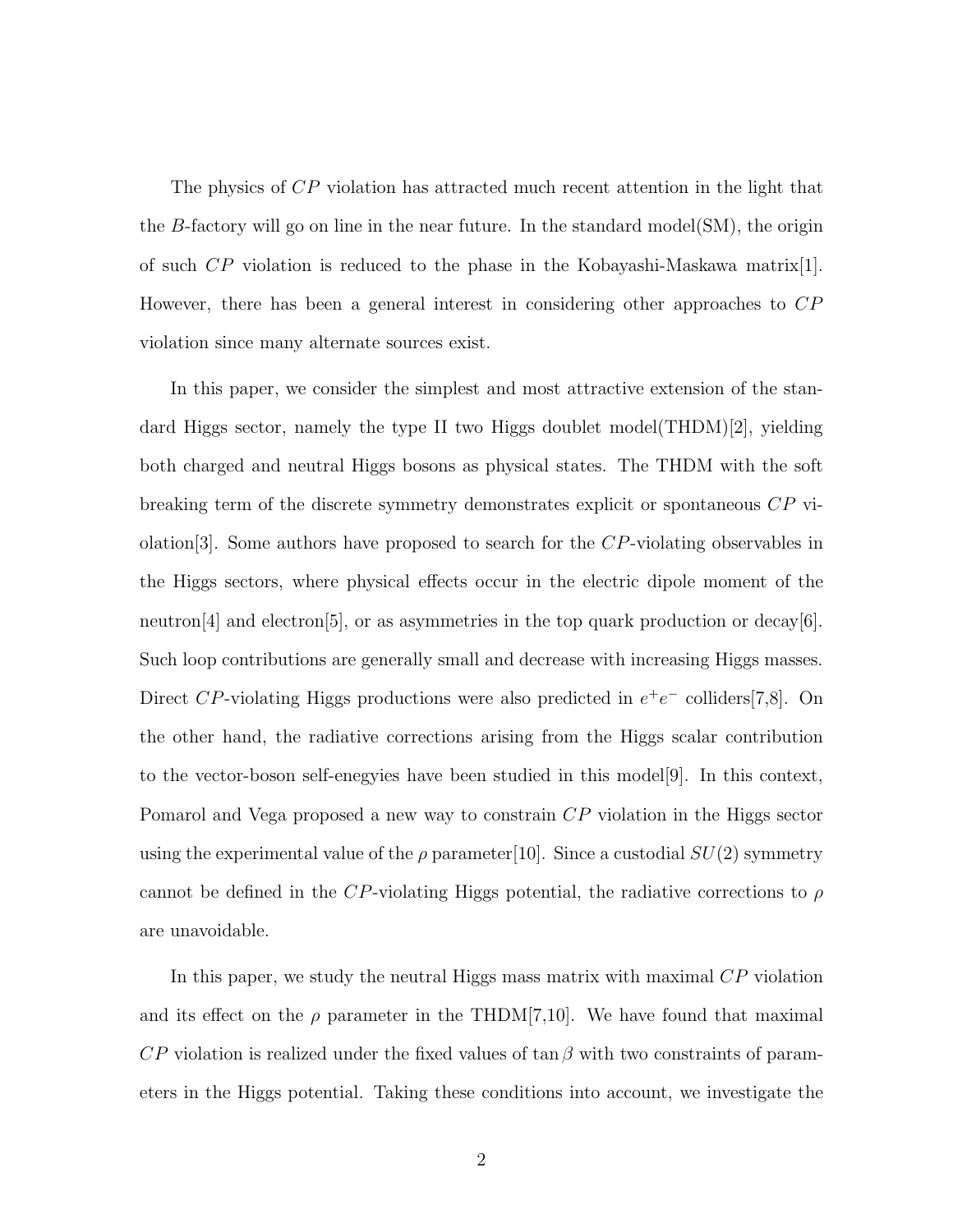contribution of the Higgs sector to the  $\rho$  parameter.

First, we will discuss maximal CP violation in the THDM. The Higgs potential with  $\overline{CP}$  violating terms in the THDM can be written as:

$$
V_{\text{Higgs}} = \frac{1}{2}g_1(\Phi_1^{\dagger}\Phi_1 - |v_1|^2)^2 + \frac{1}{2}g_2(\Phi_2^{\dagger}\Phi_2 - |v_2|^2)^2
$$
  
+  $g(\Phi_1^{\dagger}\Phi_1 - |v_1|^2)(\Phi_2^{\dagger}\Phi_2 - |v_2|^2)$   
+  $g'|\Phi_1^{\dagger}\Phi_2 - v_1^*v_2|^2 + Re[h(\Phi_1^{\dagger}\Phi_2 - v_1^*v_2)^2]$   
+  $\xi \left[\frac{\Phi_1}{v_1} - \frac{\Phi_2}{v_2}\right]^{\dagger} \left[\frac{\Phi_1}{v_1} - \frac{\Phi_2}{v_2}\right]$ , (1)

where  $\Phi_1$  and  $\Phi_2$  couple with the down-quark and the up-quark sectors respectively and the vacuum expectation values are defined as  $v_1 \equiv \langle \Phi_1^0 \rangle_{vac}$  and  $v_2 \equiv \langle \Phi_2^0 \rangle_{vac}$ . We do not concern ourselves here with a specific model of CP violation, but instead consider a general parametrization using the notation developed by Weinberg[11]. We take h to be real and set

$$
v_1^* v_2 = |v_1 v_2| \exp(i\phi) , \qquad (2)
$$

as a phase convension. We define the neutral components of the two Higgs doublets using three real fields  $\phi_1, \phi_2, \phi_3$  and the Goldstone boson  $\chi^0$  as follows:

$$
\Phi_1^0 = \frac{1}{\sqrt{2}} \{ \phi_1 + \sqrt{2} v_1 + i (\cos \beta \chi^0 - \sin \beta \phi_3) \}, \n\Phi_2^0 = \frac{1}{\sqrt{2}} \{ \phi_2 + \sqrt{2} v_2 + i (\sin \beta \chi^0 + \cos \beta \phi_3) \},
$$
\n(3)

where  $\tan \beta \equiv v_2/v_1$ . The real fields  $\phi_1$  and  $\phi_2$  are scalar particles while  $\phi_3$  is pseudo-scalar in the limit of CP conservation. CP violation will occur via the scalarpseudoscalar interference terms in the neutral Higgs mass matrix. Maximal CP violation was defined on a new basis by Georgi[12], where now the Goldstone boson decouples from the  $\Phi_2$  doublet. The neutral Higgs scalars  $H^0, H^1, H^2$  on this new basis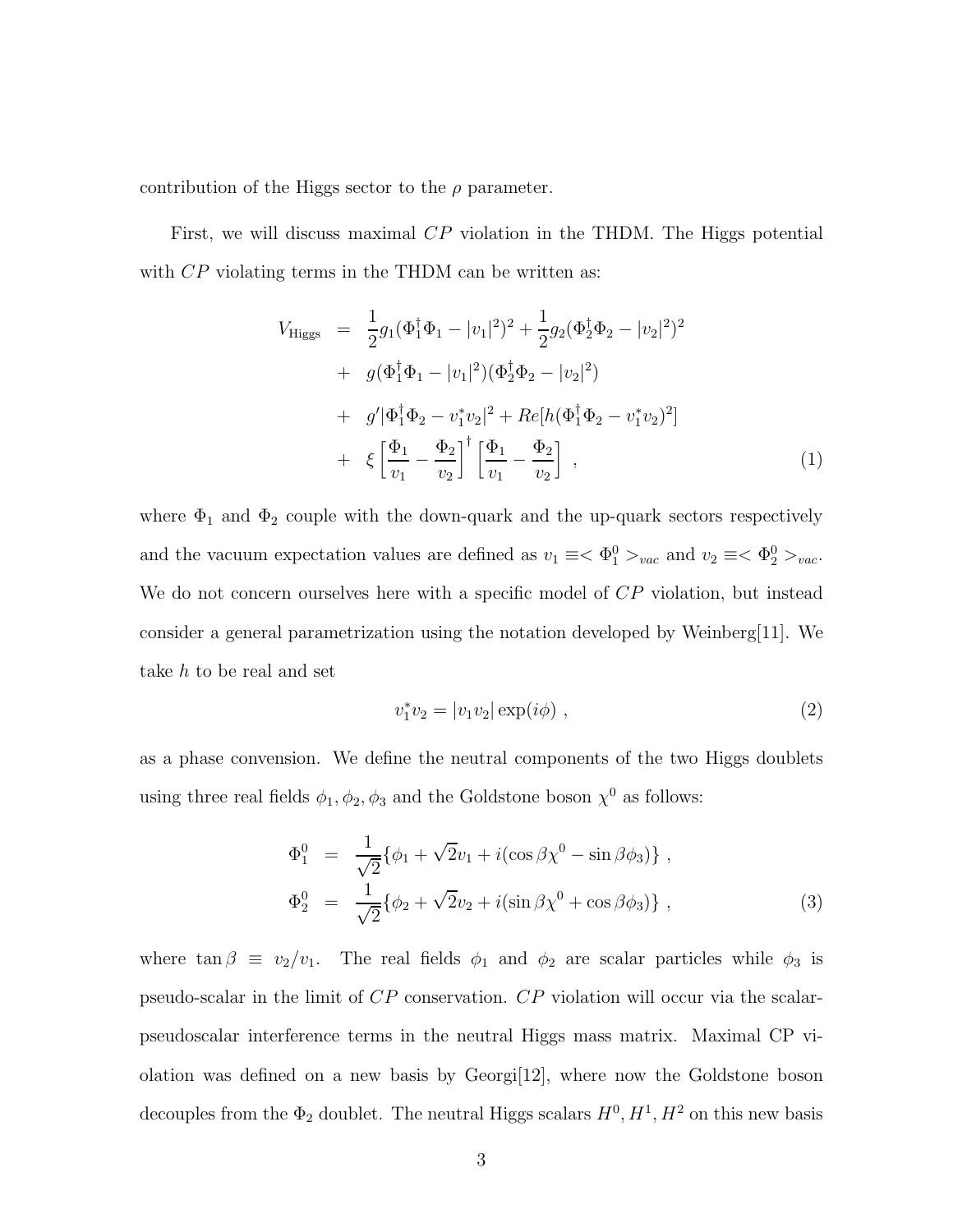are given by the following rotation;

$$
\begin{pmatrix} H^0 \\ H^1 \\ H^2 \end{pmatrix} = \begin{pmatrix} \cos \beta & \sin \beta & 0 \\ -\sin \beta & \cos \beta & 0 \\ 0 & 0 & 1 \end{pmatrix} \begin{pmatrix} \phi_1 \\ \phi_2 \\ \phi_3 \end{pmatrix} . \tag{4}
$$

Denoting the orthogonal matrix O that relates this basis with the mass eigenstates(physical states)  $\varphi_1$ ,  $\varphi_2$  and  $\varphi_3$  as

$$
\begin{pmatrix} H^0 \\ H^1 \\ H^2 \end{pmatrix} = \mathbf{O} \begin{pmatrix} \varphi_1 \\ \varphi_2 \\ \varphi_3 \end{pmatrix} , \qquad (5)
$$

maximal  $CP$  violation is defined when

$$
\mathbf{O}_{11}^2 = \mathbf{O}_{12}^2 = \mathbf{O}_{13}^2 = \frac{1}{3},\tag{6}
$$

which was discussed by Méndez and Pomarol[7].

In order to get maximal CP violation we investigate the eigenvectors and eigenvalues, which are given by solving the  $3 \times 3$  neutral Higgs mass matrix. The Higgs mass matrix elements of the neutral Higgs mass matrix  $\mathbf{M}^2$  in the  $\phi_1$ ,  $\phi_2$  and  $\phi_3$  basis of eq.(3) are given by

$$
M_{11}^{2} = 2g_{1}|v_{1}|^{2} + g'|v_{2}|^{2} + \frac{\xi + \text{Re}(hv_{1}^{*2}v_{2}^{2})}{|v_{1}|^{2}},
$$
  
\n
$$
M_{22}^{2} = 2g_{2}|v_{2}|^{2} + g'|v_{1}|^{2} + \frac{\xi + \text{Re}(hv_{1}^{*2}v_{2}^{2})}{|v_{2}|^{2}},
$$
  
\n
$$
M_{33}^{2} = (|v_{1}|^{2} + |v_{2}|^{2}) \left[g' + \frac{\xi - \text{Re}(hv_{1}^{*2}v_{2}^{2})}{|v_{1}v_{2}|^{2}}\right],
$$
  
\n
$$
M_{12}^{2} = |v_{1}v_{2}|(2g + g') + \frac{\text{Re}(hv_{1}^{*2}v_{2}^{2}) - \xi}{|v_{1}v_{2}|},
$$
  
\n
$$
M_{13}^{2} = -\frac{\sqrt{|v_{1}|^{2} + |v_{2}|^{2}}}{|v_{1}^{2}v_{2}|} \text{Im}(hv_{1}^{*2}v_{2}^{2}),
$$
  
\n
$$
M_{23}^{2} = -\frac{\sqrt{|v_{1}|^{2} + |v_{2}|^{2}}}{|v_{1}v_{2}^{2}|} \text{Im}(hv_{1}^{*2}v_{2}^{2}),
$$
  
\n(7)

which is the symmetric mass matrix. Denoting the orthogonal matrix  $U$  to diagonalize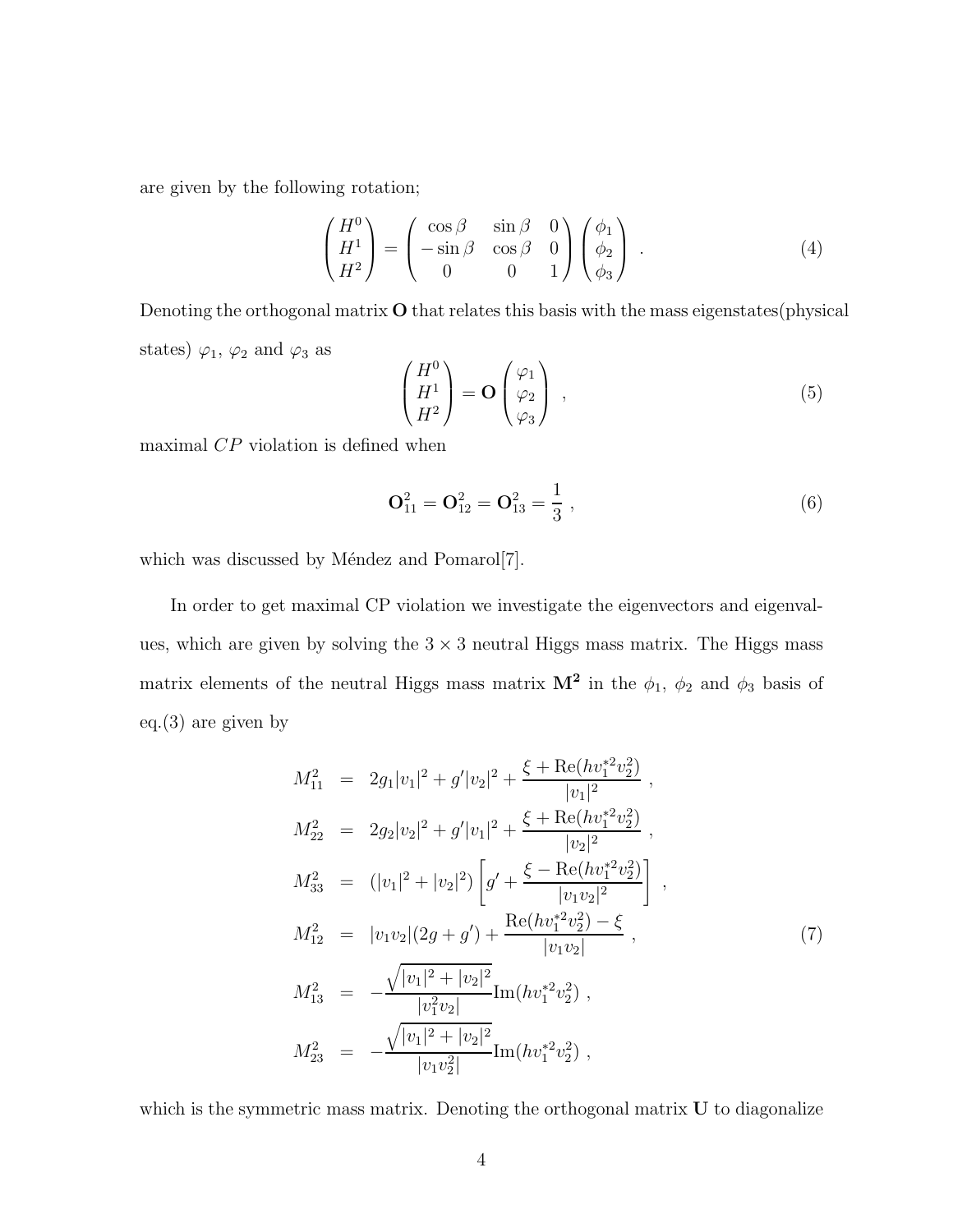this mass matrix,  $\mathbf{O}$ , which is defined in eq.(5), is obtained by

$$
\mathbf{O} = \begin{pmatrix} \cos \beta & \sin \beta & 0 \\ -\sin \beta & \cos \beta & 0 \\ 0 & 0 & 1 \end{pmatrix} \mathbf{U} . \tag{8}
$$

We then have

$$
\mathbf{O}_{11} = \cos \beta \mathbf{U}_{11} + \sin \beta \mathbf{U}_{21} ,
$$
  
\n
$$
\mathbf{O}_{12} = \cos \beta \mathbf{U}_{12} + \sin \beta \mathbf{U}_{22} ,
$$
  
\n
$$
\mathbf{O}_{13} = \cos \beta \mathbf{U}_{13} + \sin \beta \mathbf{U}_{23} .
$$
\n(9)

Let us consider the condition for maximal CP violation in the neutral Higgs sector. The trivial case that  $O_{11} = O_{12} = O_{13}$  is realized by  $U_{i1} = U_{i2} = U_{i3}(i = 1, 2)$ . However, these relations for the matrix U are forbidden by unitarity. So, we consider instead the case that two matrix elements among  $O_{1i}(i = 1, 2, 3)$  are equal without fixing the value of tan  $\beta$ . Then the value of tan  $\beta$  can be tuned so as to give three equal matrix elements. First, we study the case of  $O_{12} = O_{13}$ . This relation is obtained if

$$
U_{12} = U_{13} , U_{22} = U_{23}
$$
 (10)

or

$$
\tan \beta = \frac{\mathbf{U}_{12} - \mathbf{U}_{13}}{\mathbf{U}_{23} - \mathbf{U}_{22}} \,. \tag{11}
$$

In the case of eq.(10), the orthogonal matrix  $U$  is specified as follows:

$$
\mathbf{U} = \begin{pmatrix} \cos \theta & \frac{1}{\sqrt{2}} \sin \theta & \frac{1}{\sqrt{2}} \sin \theta \\ -\sin \theta & \frac{1}{\sqrt{2}} \cos \theta & \frac{1}{\sqrt{2}} \cos \theta \\ 0 & -\frac{1}{\sqrt{2}} & \frac{1}{\sqrt{2}} \end{pmatrix} = \begin{pmatrix} \cos \theta & \sin \theta & 0 \\ -\sin \theta & \cos \theta & 0 \\ 0 & 0 & 1 \end{pmatrix} \begin{pmatrix} 1 & 0 & 0 \\ 0 & \frac{1}{\sqrt{2}} & \frac{1}{\sqrt{2}} \\ 0 & -\frac{1}{\sqrt{2}} & \frac{1}{\sqrt{2}} \end{pmatrix} , (12)
$$

where  $\theta$  is an arbitrary rotation angle. It is easy to show that this orthogonal matrix is obtained when both  $M_{12}^2 = 0$  and  $M_{13}^2 = 0$  are derived after rotating  $\mathbf{M}^2$  on the (1-2)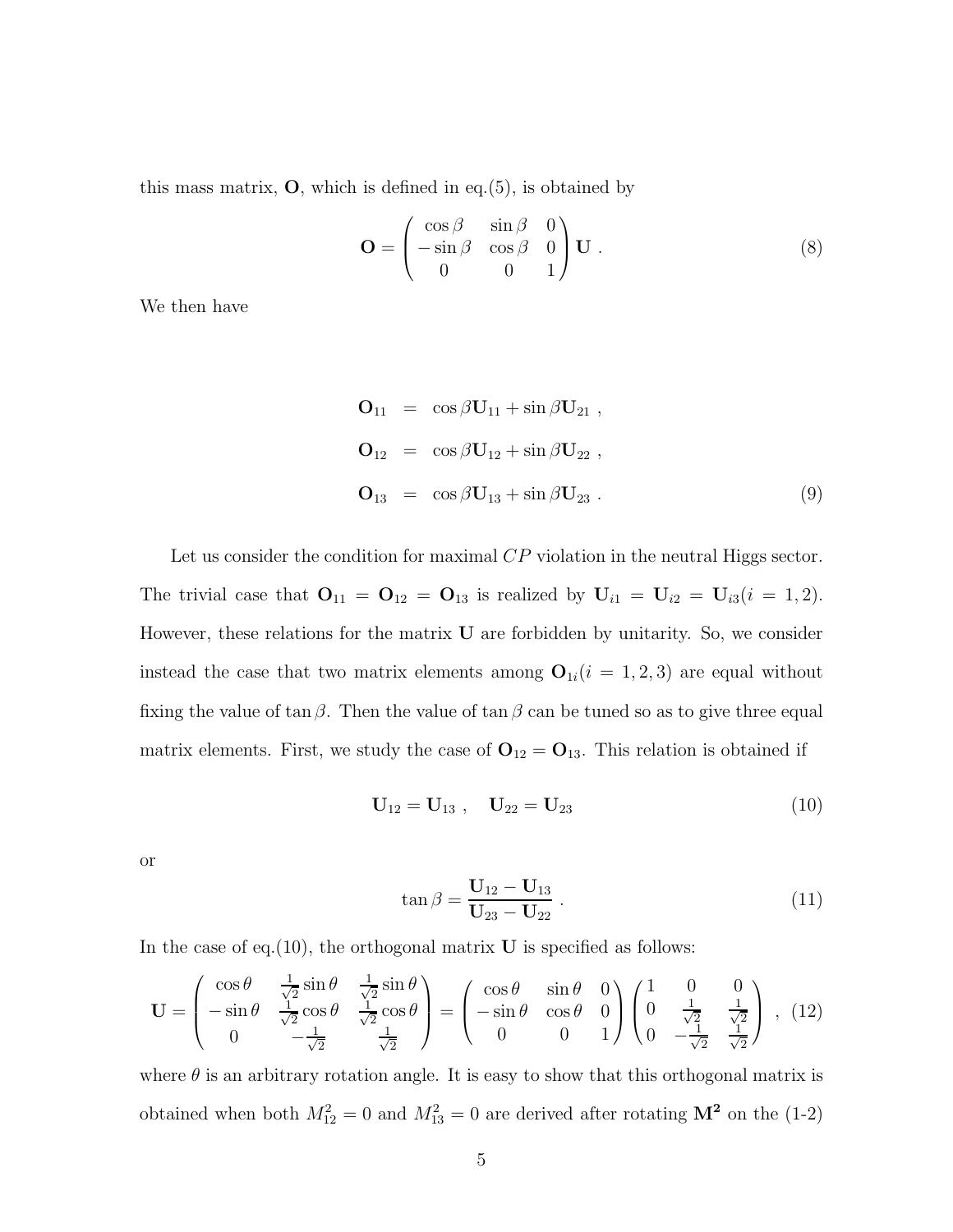plane with the angle  $\theta$ . The maximal mixing is then given on the new (2-3) plane. We can easily find this case in the Higgs mass matrix of eq.(7).

In the case of eq.(11), the situation is somewhat complicated. Let us denote by  $V$ the orthogonal matrix required to diagonalize the Higgs mass matrix on the new basis after rotating  $M^2$  on the (1-2) plane with the angle  $-\beta$ . We then have

$$
U_{12} - U_{13} = \cos \beta (V_{12} - V_{13}) - \sin \beta (V_{22} - V_{23}),
$$
  
\n
$$
U_{23} - U_{22} = \cos \beta (V_{23} - V_{22}) + \sin \beta (V_{13} - V_{12}).
$$
\n(13)

If  $V_{12} = V_{13}$  is satisfied, with  $V_{22} \neq V_{23}$ , the relation of eq.(11) is reproduced. In general, this condition could exist for an orthogonal matrix. However, we cannot get this solution without fixing the value of  $\tan \beta$  in the mass matrix in eq.(7).

Studying the cases  $O_{11} = O_{13}$  and  $O_{11} = O_{12}$  does not add new conditions to our result, because the exchange of the rotation axis gives the same conditions as in the above case. Thus, we consider only the case in eq.  $(10)(\text{or } (12))$  in order to get maximal CP violation.

Let us search for the constraints on the parameters in the Higgs potential to give the orthogonal matrix  $U$  in eq. (12). These are easily found by rotating the Higgs mass matrix  $M^2$  with  $\theta = \beta$  so as to make the  $(1,3)($  and then  $(3,1))$  component zero. The orthogonal matrix  $U_0$  is given by

$$
\mathbf{U_0} = \begin{pmatrix} \cos \beta & \sin \beta & 0 \\ -\sin \beta & \cos \beta & 0 \\ 0 & 0 & 1 \end{pmatrix} . \tag{14}
$$

The transformed matrix  $M^2 = U_0^t M^2 U_0$  is then given by

$$
M_{11}^{'2} = 2g_1 \cos^4 \beta + 2g_2 \sin^4 \beta + 4(\overline{\xi} - g) \sin^2 \beta \cos^2 \beta ,
$$
  

$$
M_{22}^{'2} = 2(g_1 + g_2 + 2g - 2\overline{\xi}) \sin^2 \beta \cos^2 \beta + g' + \overline{\xi} + h \cos 2\phi ,
$$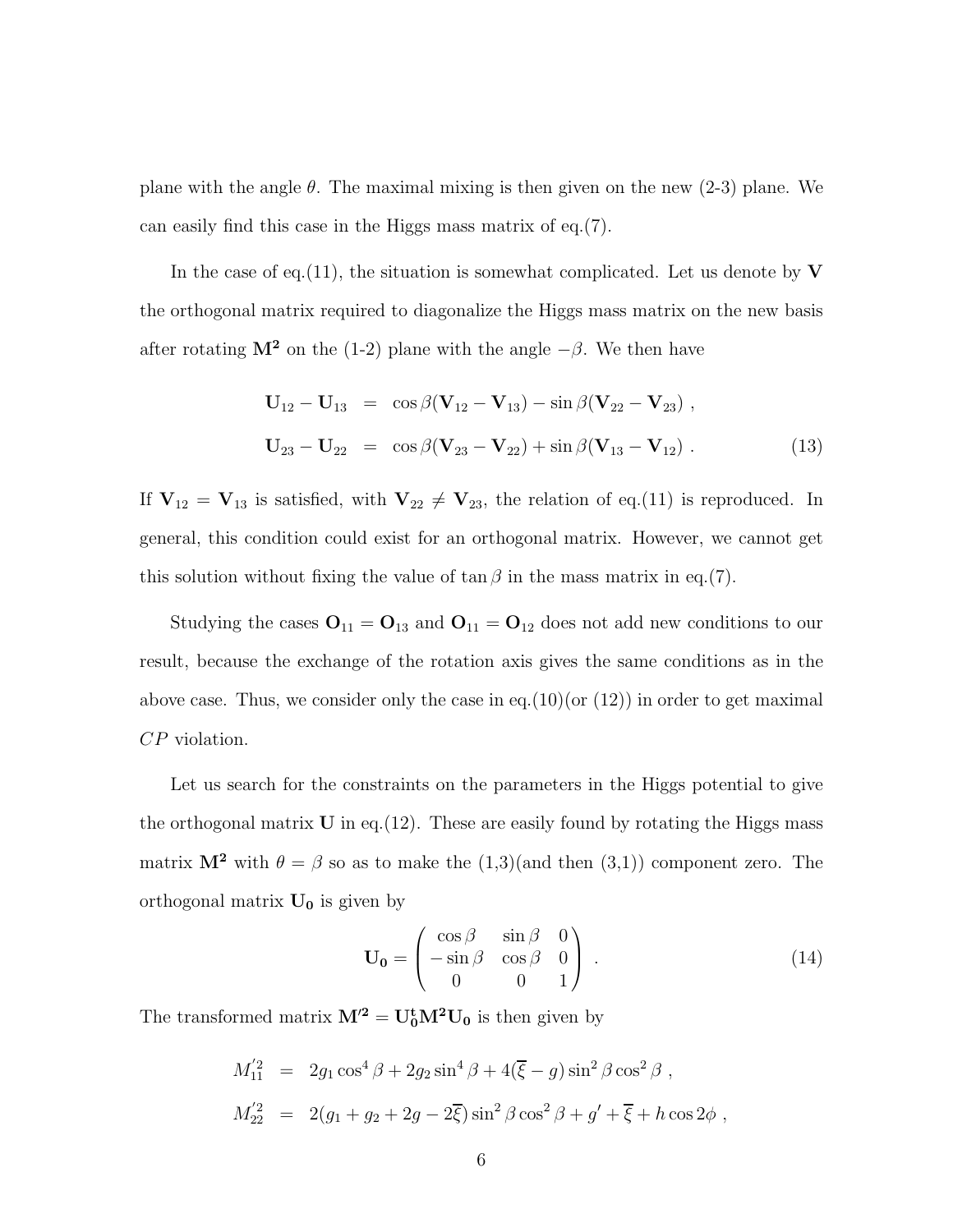$$
M'_{33} = g' + \overline{\xi} - h \cos 2\phi ,
$$
  
\n
$$
M'_{12} = \sin \beta \cos \beta \left[ \cos 2\beta (g_1 + g_2 + 2g - 2\overline{\xi}) + g_1 - g_2 \right] ,
$$
  
\n
$$
M'_{13} = 0 ,
$$
  
\n
$$
M'_{23} = -h \sin 2\phi ,
$$
\n(15)

in  $v^2 \equiv |v_1|^2 + |v_2|^2$  units and the parameter  $\overline{\xi}$  is defined as  $\overline{\xi} = \xi/|v_1v_2|^2$ . We can easily find conditions to derive the orthogonal matrix  $U$  in eq.  $(12)$ , which do not depend on the specific values of  $\tan \beta$ , as follows:

$$
g_1 + g_2 + 2g - 2\overline{\xi} = 0
$$
,  $g_1 = g_2$ ,  $\phi = \frac{\pi}{4}$ . (16)

The CP violating phase  $\phi$  takes its maximal value as is expected. The condition  $g_1 = g_2$ may be reasonable since the infrared fixed point, approached using the renormalization group equations, suggests  $g_1 \simeq g_2[13]$ . The condition of  $g_1 + g_2 + 2g - 2\overline{\xi} = 0$  gives an important constraint for the neutral Higgs scalars and the charged Higgs one, since  $\overline{\xi}$ determines the charged Higgs mass as follows:

$$
m_{Hch}^2 = \overline{\xi}v^2 \tag{17}
$$

In addition to these constraints, we have the positivity condition expressed as  $[13]$ :

$$
g_1 > 0
$$
,  $g_2 > 0$ ,  $h < 0$ ,  $h + g' < 0$ ,  $g + g' + h > -\sqrt{g_1 g_2}$ . (18)

Under the condition of eq.  $(16)$ , we have following matrix elements for U:

$$
\mathbf{U}_{11} = \cos \beta , \qquad \mathbf{U}_{21} = -\sin \beta ,
$$
  
\n
$$
\mathbf{U}_{12} = \cos \phi \sin \beta , \qquad \mathbf{U}_{22} = \cos \phi \cos \beta ,
$$
  
\n
$$
\mathbf{U}_{13} = \sin \phi \sin \beta , \qquad \mathbf{U}_{23} = \sin \phi \cos \beta , \qquad (19)
$$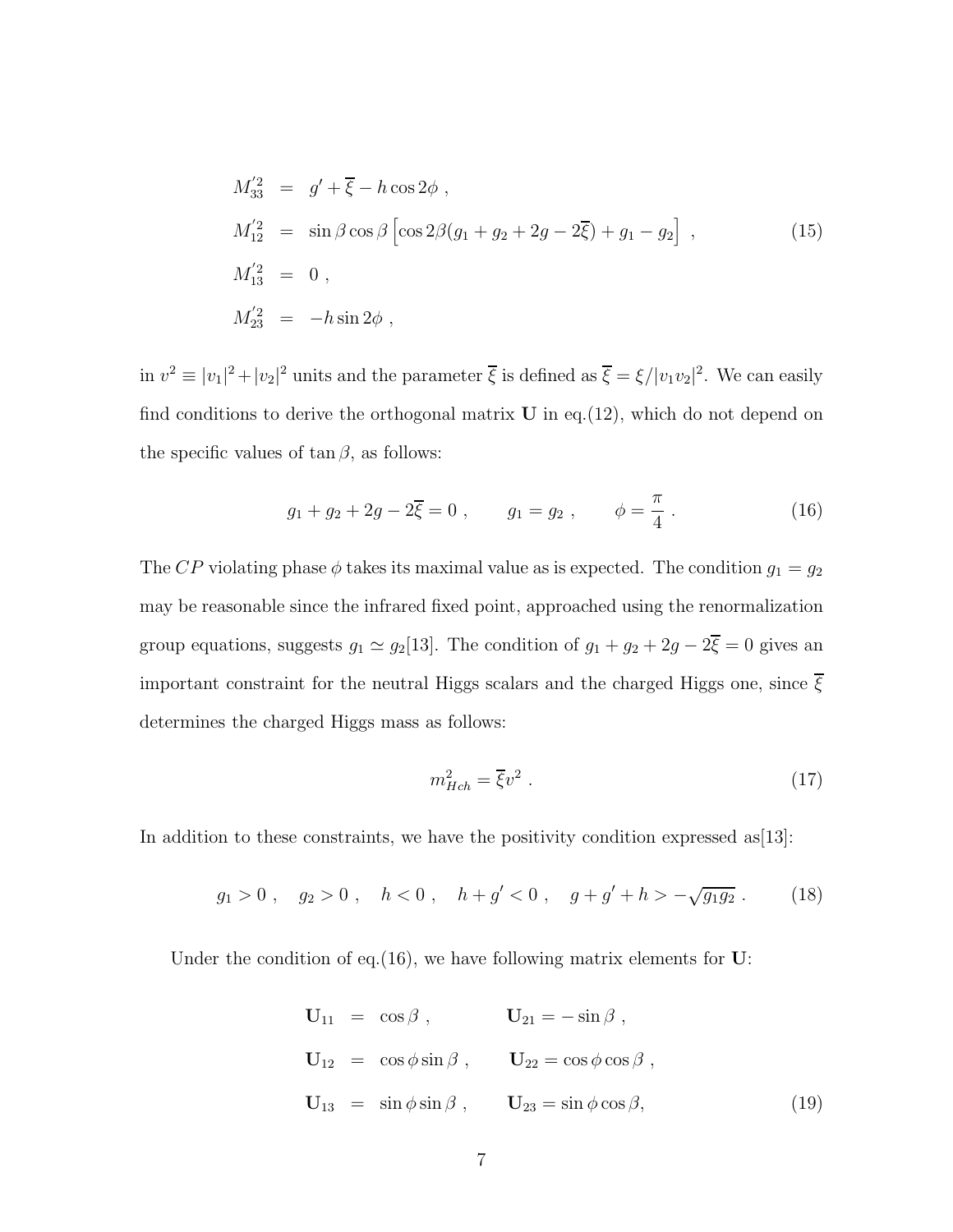with  $\phi = \pi/4$ . Then, the matrix elements of **O** are given by eq.(9) as:

$$
\mathbf{O}_{11} = \cos 2\beta \;, \quad \mathbf{O}_{12} = \sin \phi \sin 2\beta \;, \quad \mathbf{O}_{13} = \cos \phi \sin 2\beta \;.
$$
 (20)

We have two solutions yielding maximal CP violation, which satisfy the condition in eq.(6), for  $\tan \beta$ :

$$
\tan \beta = \frac{1}{\sqrt{2}} (\sqrt{3} - 1) = 0.51 \cdots , \qquad \tan \beta = \frac{1}{\sqrt{2}} (\sqrt{3} + 1) = 1.93 \cdots . \tag{21}
$$

On the other hand, the masses of the three neutral Higgs scalars are given as

$$
m_{H1}^2 = 2g_1 \cos^4 \beta + 2g_2 \sin^4 \beta + 4(\overline{\xi} - g) \sin^2 \beta \cos^2 \beta = 2g_1 ,
$$
  

$$
m_{H2}^2 = g' + \overline{\xi} + h , \qquad m_{H3}^2 = g' + \overline{\xi} - h ,
$$
 (22)

in units of  $v^2$ , where the conditions in eq.(16) are used in the second equality of  $m_{H1}^2$ . We notice that the four Higgs masses are given by four parameters  $g_1, g', h$  and  $\xi$ . Since the parameter h is predicted to be very small in some analyses [13], the values of  $m_{H2}$  and  $m_{H3}$  are expected to be almost degenerate. The values of  $m_{H2}$  and  $m_{H3}$  are smaller than  $m_{Hch}$  because  $g' + h$  is negative as seen in eq.(18). On the other hand,  $m_{H1}$  is not constrained in these discussions. However, we use 700GeV as the upper bounds of the Higgs masses given by the perturbative anlyses of THDM[14].

Let us study the  $\rho$  parameter in the case of maximal  $CP$  violation with the Higgs masses in eq.(22). We set the SM with one Higgs doublet $(m_{Href})$  as a reference point and study the deviation from this point. The extra contribution to  $\rho$  in the CP violating THDM becomes[9,10]:

$$
\Delta \rho = \frac{3\alpha}{16\pi \cos^2 \theta_w} \sum_{i=1}^3 \frac{\mathbf{O}_{1i}^2}{m_Z^2 - m_W^2} L(m_{Hi}^2, m_{Href}^2)
$$
(23)

$$
+ \frac{\alpha}{16\pi \sin^2 \theta_w m_W^2} \left[ \sum_{i=1}^3 (1 - \mathbf{O}_{1i})^2 F(m_{Hi}^2, m_{Hch}^2) - \frac{1}{2} \sum_{\substack{i,j,k=1 \ i \neq j,j \neq k,k \neq i}}^3 \mathbf{O}_{1i}^2 F(m_{Hj}^2, m_{Hk}^2) \right],
$$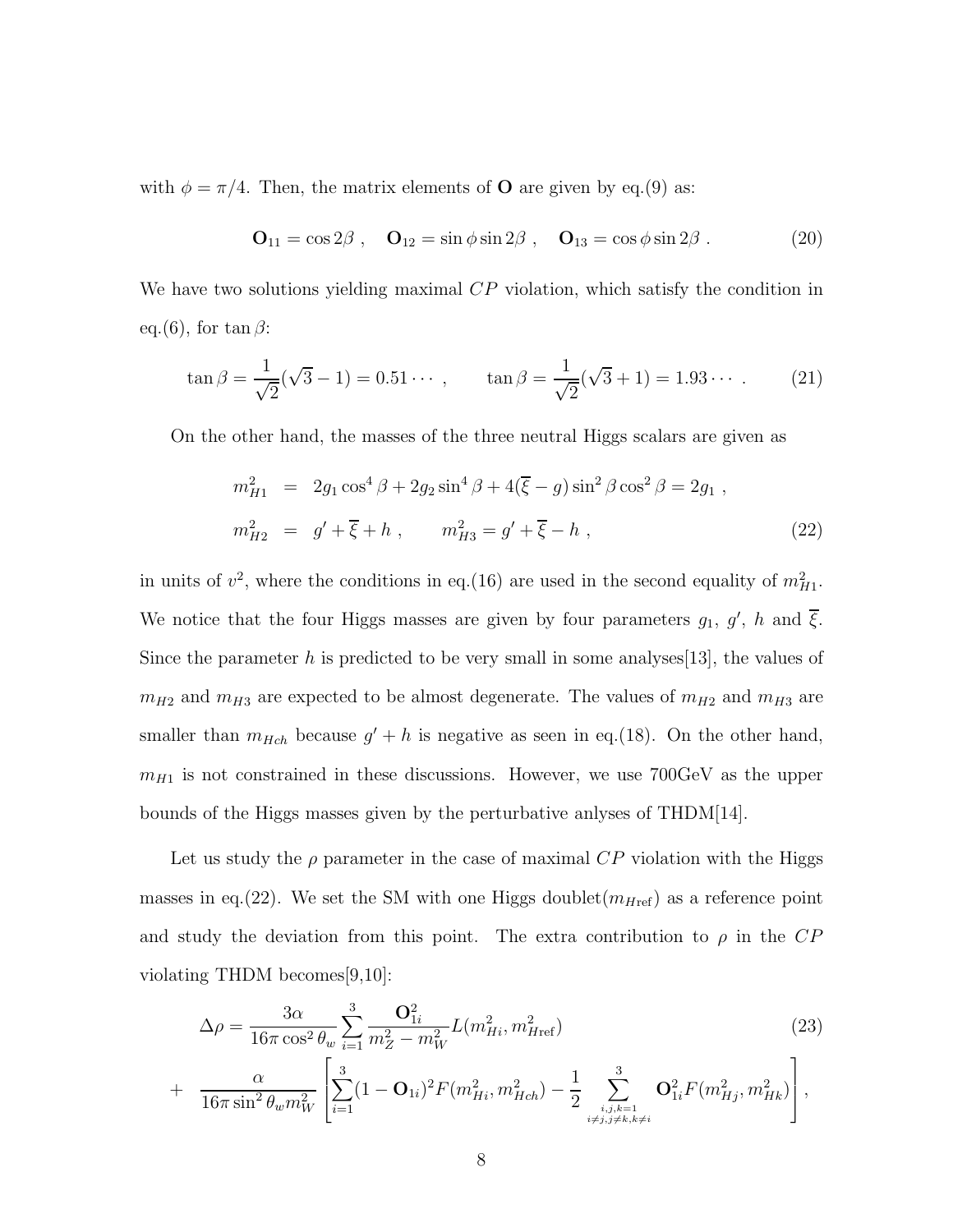where

$$
F(x,y) = \frac{x+y}{2} - \frac{xy}{x-y} \log \frac{x}{y},
$$
  
\n
$$
L(x,y) = F(x,m_Z^2) - F(x,m_W^2) + F(y,m_W^2) - F(y,m_Z^2).
$$
\n(24)

We present numerical results in the case of maximal CP violation. The lower bound of the charged Higgs scalar mass has been obtained by studying the inclusive decay  $B \to X_s \gamma$ [15], as to which the upper bound of the branching ratio was recently given by the CLEO collaboration[16]. The obtained lower bound is around 300GeV, which corresponds to  $\overline{\xi} > 3$ . Therefore, we take the charged Higgs scalar mass to be larger than 300GeV. Then, the neutral Higgs scalar masses  $m_{H2}$  and  $m_{H3}$  are taken to be sma ller than  $m_{Hch}$ , depending on the absolute values of  $g'$  and h as seen in eq.(22).

We show the  $m_{Hch}$  dependence on  $\Delta \rho$  taking four extreme parameter sets,  $(1)g' =$  $-0.5, h = -0.3, m_{H1} = 100 \text{GeV}, (2)g' = -2, h = -0.3, m_{H1} = 100 \text{GeV}, (3)g' =$  $-0.5, h = -0.3, m_{H1} = 700 \text{GeV}$  and  $(4)g' = -2, h = -0.3, m_{H1} = 700 \text{GeV}$ , in fig.1, where the recent experimental value  $\rho = (3.0 \pm 1.7) \times 10^{-3} [17]$  is denoted by the horizontal dotted lines. Here, we take  $m_{Href} = m_Z$  as a reference point. The magnitude of h is taken to be rather larger than usual  $[13]$  in order to protect the under-estimate of  $\Delta \rho$ . We consider two cases, that the value of  $|g'|$  is small and that it is large in order to find the g' dependence of our predictions. As seen in fig.1,  $\Delta \rho$  does not vary greatly relative to the experimental value, and that our predictions are almost all negative except for the case  $(2)g' = -2$ ,  $h = -0.3$ ,  $m_{H1} = 100 \text{GeV}$ , in which we have a rather light neutral Higgs with a mass of 100GeV.

| Πg. |
|-----|
|-----|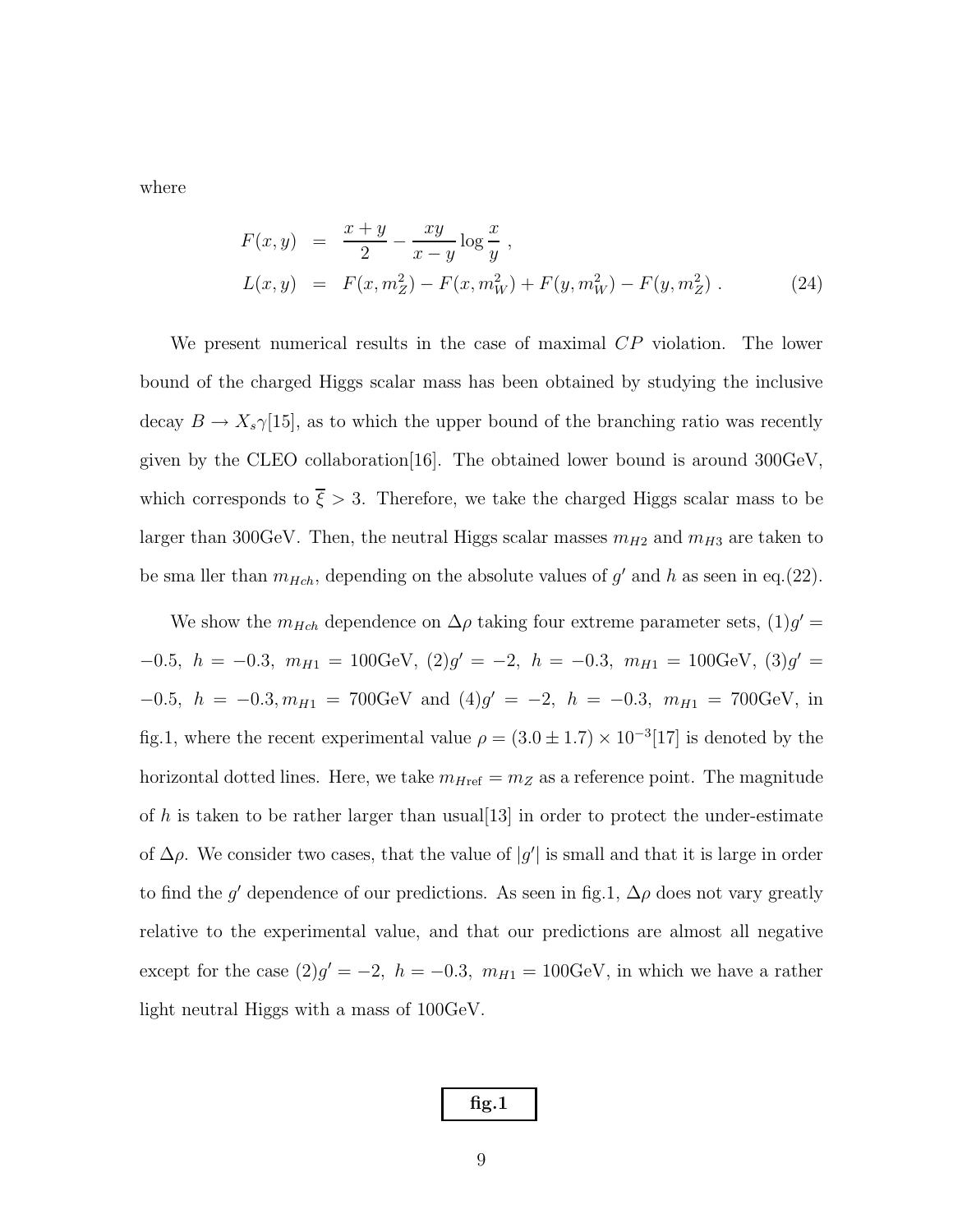In order to find the  $m_{H1}$  dependence of our result, we present  $\Delta \rho$  versus  $m_{H1}$ in four extreme cases,  $(5)g' = -0.5$ ,  $h = -0.3$ ,  $m_{Hch} = 350 \text{GeV}$ ,  $(6)g' = -2$ ,  $h =$  $-0.3, m_{Hch} = 350 \text{GeV}, (7) g' = -0.5, h = -0.3, m_{Hch} = 700 \text{GeV} \text{ and } (8) g' = -2, h =$  $-0.3$ ,  $m_{Hch} = 700 \text{GeV}$ , in fig.2. We found that our prediction is not large relative to the experimental value unless  $m_{H1}$  is lower than 100GeV. Thus, the THDM with maximal CP violation is not contradicted with the present data of the  $\rho$  parameter due to the conditions in eq.(16) unless the extremely large value of  $|g'|$  is taken, even if the custodial symmetry is absent in the Higgs Lagrangian.

## fig.2

It may be useful to comment on the  $\mathbb{CP}$  violating parameter  $\text{Im}Z_i^{(k)}$  $i^{(\kappa)}$ , which is the imaginary part of the k-th column vectors in the neutral Higgs scalar vector space, defined in ref.11. For the first Higgs scalar, these are zero because the third component of the eigenvector is zero as seen in eq.  $(12)$ , i.e., there is no scalar-pseudoscalar interference term. We have non-vanishing values for second and third Higgs scalars  $(k=2,3)$ as follows:

$$
\mathrm{Im} Z_1^{(2)} = -\mathrm{Im} Z_1^{(3)} = \frac{1}{4} (\sqrt{3} \mp 1)^2 , \qquad \mathrm{Im} Z_2^{(2)} = -\mathrm{Im} Z_2^{(3)} = -\frac{1}{4} (\sqrt{3} \pm 1)^2 , \qquad (25)
$$

the signs  $\pm$  correspond to the two solutions of tan  $\beta$  in eq.(21). We notice that these values are somewhat smaller than the Weinberg's bound[11] taking the same value of  $\tan \beta$  where

$$
\left| \frac{\mathrm{Im} Z_1^{(2,3)}}{\mathrm{Im} Z_1^{(WB)}} \right| \simeq \begin{cases} 0.89\\ 0.46 \end{cases}, \qquad \left| \frac{\mathrm{Im} Z_2^{(2,3)}}{\mathrm{Im} Z_2^{(WB)}} \right| \simeq \begin{cases} 0.46\\ 0.89 \end{cases}, \tag{26}
$$

 $(WB)$  denoting the Weinberg's bounds, and the upper values and lower ones correspond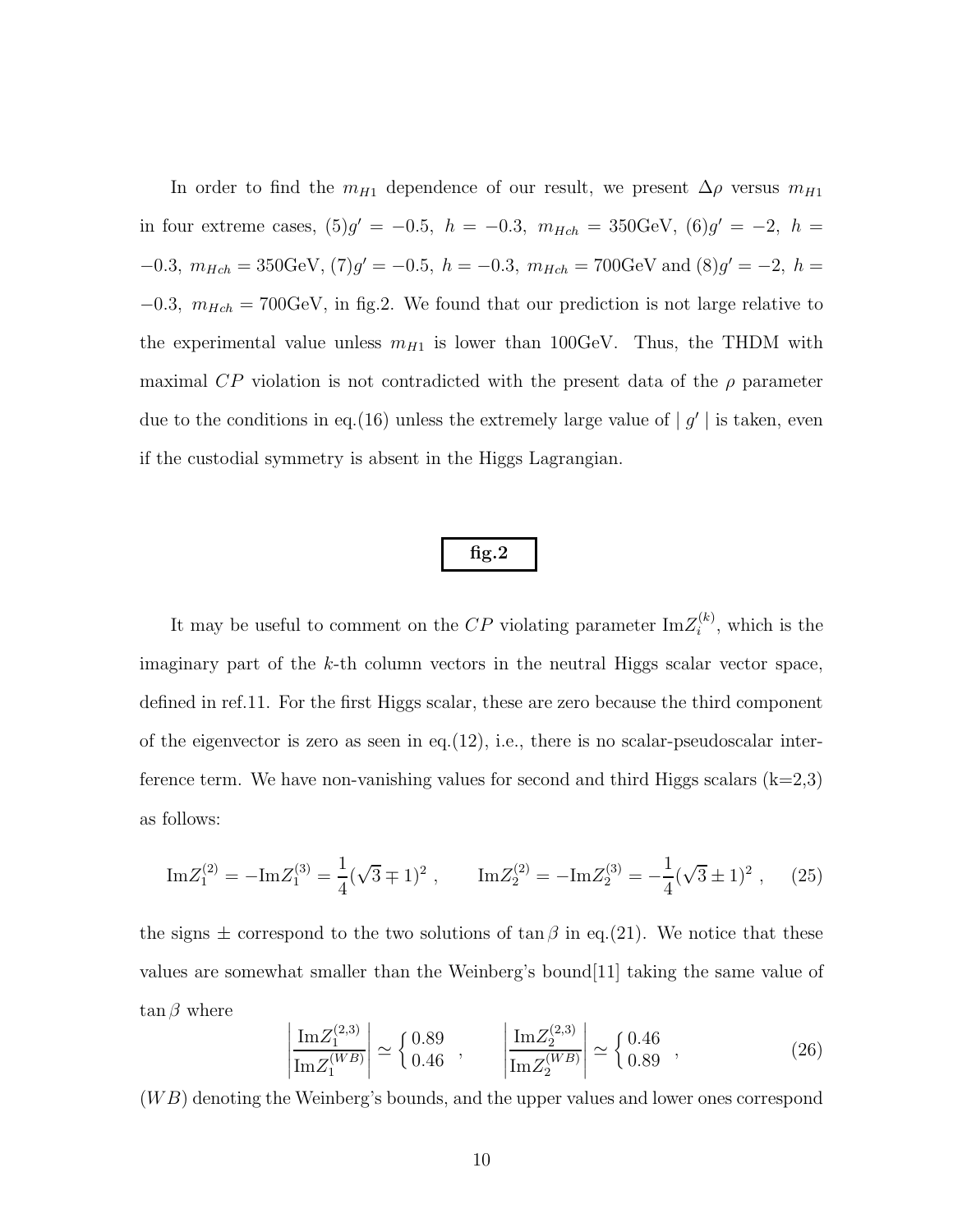to the two solutions of  $tan \beta$ . Thus, the Weinberg's bound does not correspond to maximal CP violation.

We summarize as follows. We have studied the conditions necessary to give maximal CP violation in THDM with the CP violation. We obtained fixed values of tan  $\beta$ , and constraints on the Higgs potential parameters. Two neutral Higgs scalars must be lighter than the charged Higgs scalar and these two Higgs scalars are expected to be almost degenerate due to the smallness of the parameter  $h$ . Under these conditions, the contribution of the Higgs scalar exchanges to the  $\rho$  parameter is rather small and negative in a wide range of Higgs masses. Thus, maximum  $\mathbb{CP}$  violation in THDM is safely allowed for the  $\rho$  parameter without the custodial symmetry.

#### Acknowledgments

The authors would like to give thanks to Dr.B.E. Hanlon for reading the manuscript. One of us $(M.T)$  thanks the particle group at Institut für Theoretisch Physik in Universität Wien, especially, Prof.H. Pietschmann, for kind hospitality. This research is supported by the Grant-in-Aid for Scientific Research, Ministry of Education, Science and Culture, Japan(No.06220101 and No.06640386).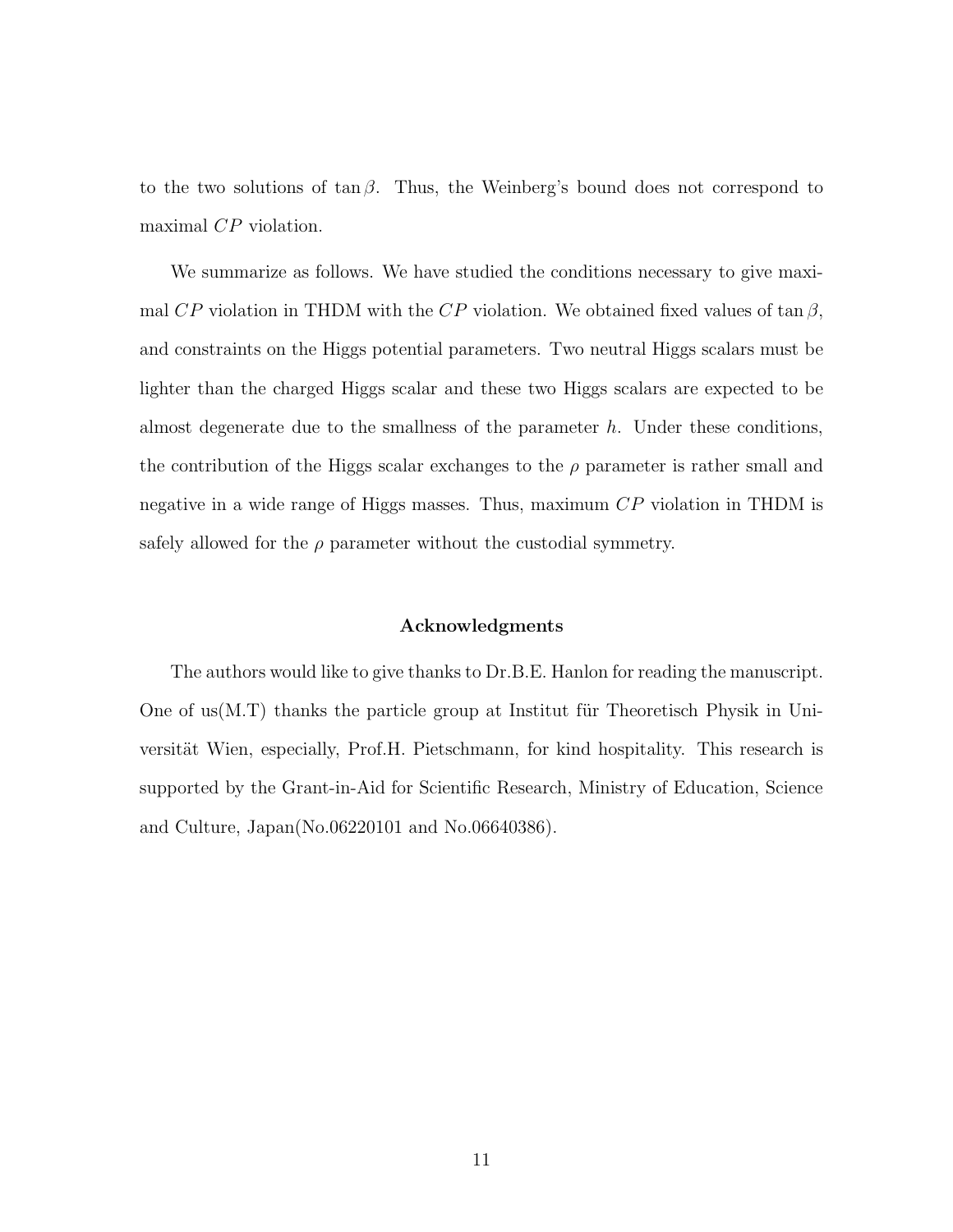## References

- [1] M.Kobayashi and T.Maskawa, Prog. Theor. Phys. 49(1973) 652.
- [2] For a text of Higgs physics see J.F. Gunion, H.E. Haber, G.L.Kane and S. Dawson, "Higgs Hunter's Guide", Addison-Wesley, Reading, MA(1989).
- [3] G.C. Branco and M.N. Rebelo, Phys. Lett. 160B(1985)117.
- [4] S. Weinberg, Phys. Rev. Lett. 63(1989)2333; J.F. Gunion and D. Wyler, Phys. Letts. 248B(1990)170; M. Chemtob, Phys. Rev. D45(1992)1649; T. Hayashi, et al., Prog. Theor. Phys.(1994), in press.
- [5] S.M. Barr and A. Zee, Phys. Rev. Lett. 65(1990)21; J.F. Gunion and R. Vega, Phys. Lett.  $251B(1990)157$ ; D. Chang, W-Y. Keung and T.C. Yuan, Phys. Rev. D43(1991)14; R.G. Leigh et al., Nucl. Phys. B352(1991)45.
- [6] B. Grządkowski and J.F. Gunion, Phys. Lett.  $287B(1992)237$ ; B. Grządkowski and W-Y. Keung, preprint at CERN, CERN-TH.6941/93(1993); C. Schmidt and M. Peskin, Phys. Rev. Lett.  $69(1992)410$ ; R. Cruz, B. Grządkowski and J.F. Gunion, Phys. Lett. 289B(1992)440; D. Atwood, G. Eilam and A. Soni, Phys. Rev. Lett. 70(1993)1364; B. Grządkowski, preprint at Warsaw University, IFT07/94(1994).
- [7] A. Méndez and A. Pomarol, Phys. Lett.  $272B(1991)313$ .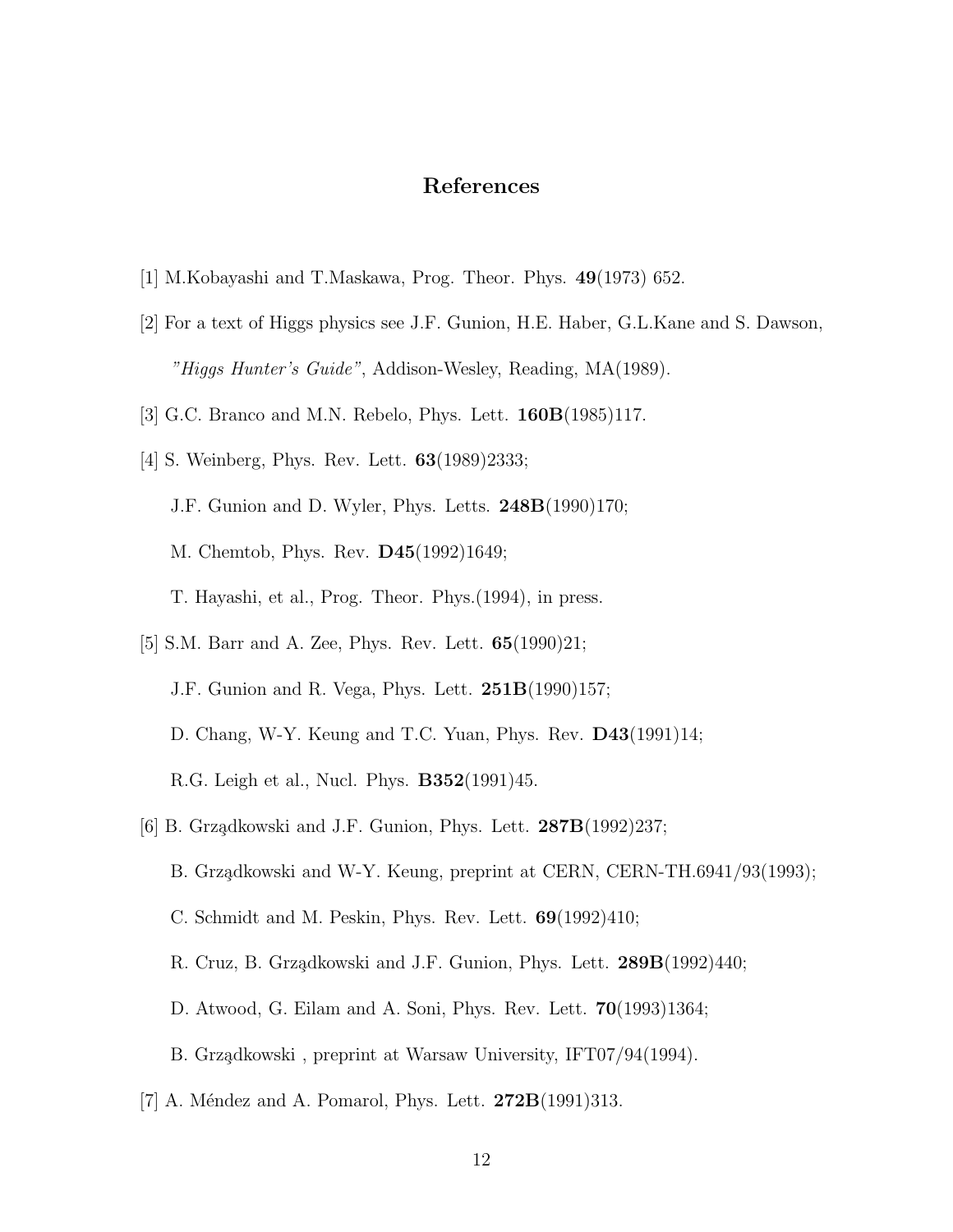- [8] B. Grządkowski and J.F. Gunion, Phys. Lett. 294B(1992)361.
- [9] C.D. Froggatt, R.G. Moorhouse and I.G. Knowles, Phys. Rev. D45(1992)2471; Nucl. Phys. **B386**(1992)63.
- [10] A. Pomarol and R. Vega, preprint at SLAC, SLAC-PUB-6169(1993).
- [11] S. Weinberg, Phys. Rev. **D42**(1990)860.
- [12] H. Georgi, Hadr. J. Phys. 1(1978)155.
- [13] M.A. Luty, Phys. Rev. **D41**(1990)2893; C.D. Froggatt, I.G. Knowles, R.G. Moorhouse, Phys. Lett. 249B(1990)273; M. Chemtob, Z. Phys. C60(1993)443.
- [14] D. Kominis and R.S. Chivukula, Phys. Lett. 304B(1993)152.
- [15] T.Hayashi, M.Matsuda and M.Tanimoto, Prog. Theor. Phys. 89(1993)1047.
- [16] R. Ammar et al., CLEO Collaboration, Phys. Rev. Lett. 71(1993)674.
- [17] R. Barbieri, preprint at Pisa University, IFUP-TH 28/94(1994).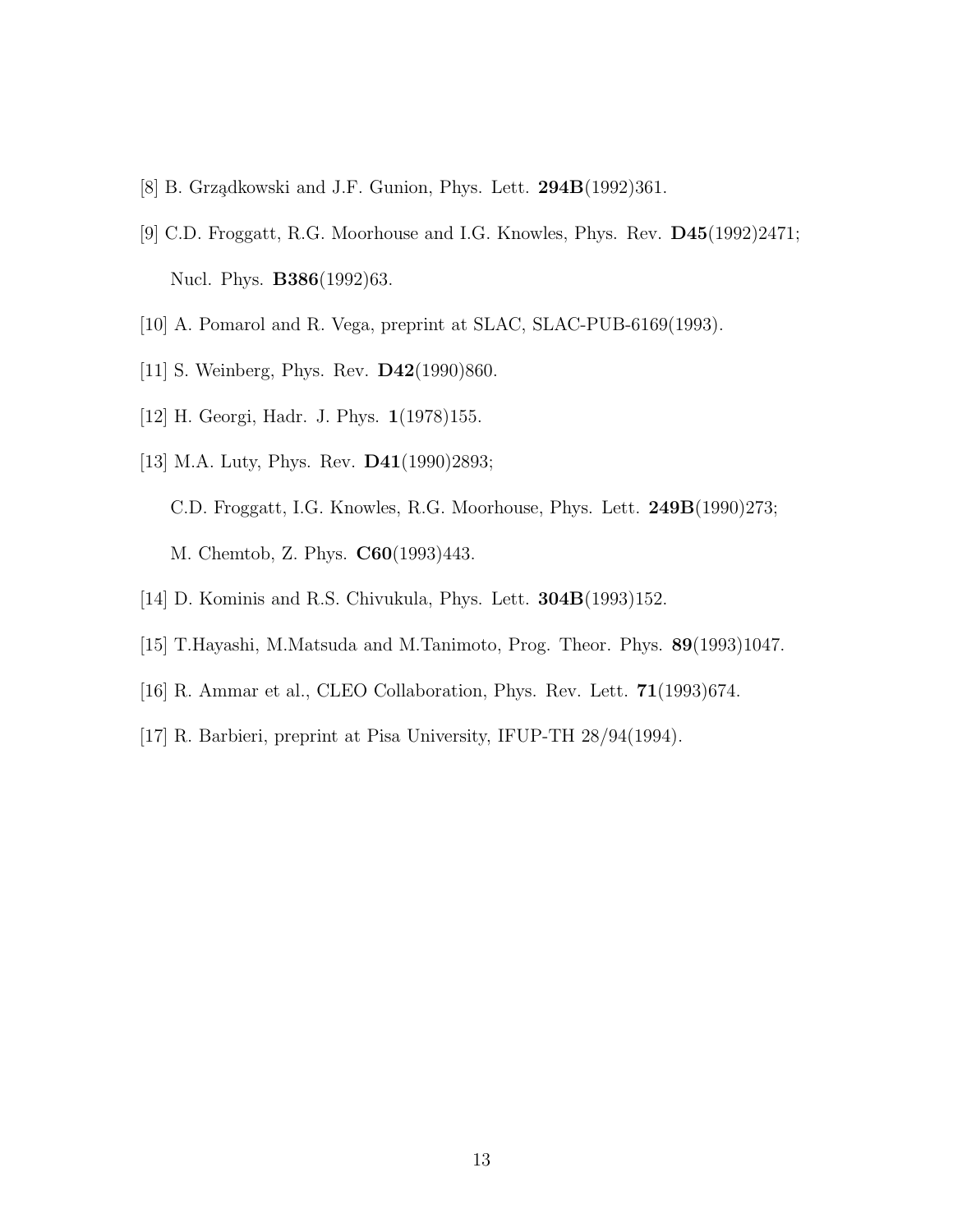## Figure Captions

Fig.1: The contributions of the Higgs scalar exchanges to the  $\rho$  parameter versus the charged Higgs scalar mass. The cases  $(1)$ ,  $(2)$ ,  $(3)$  and  $(4)$  are denoted by the solid, dotted, dashed, dashed-dotted curves, respectively. The horizontal dashed lines denote the experimental bounds.

Fig.2: The contributions of the Higgs scalar exchanges to the  $\rho$  parameter versus  $m_{H1}$ . The cases (5), (6), (7) and (8) are denoted by the solid, dotted, dashed, dashed-dotted curves, respectively.